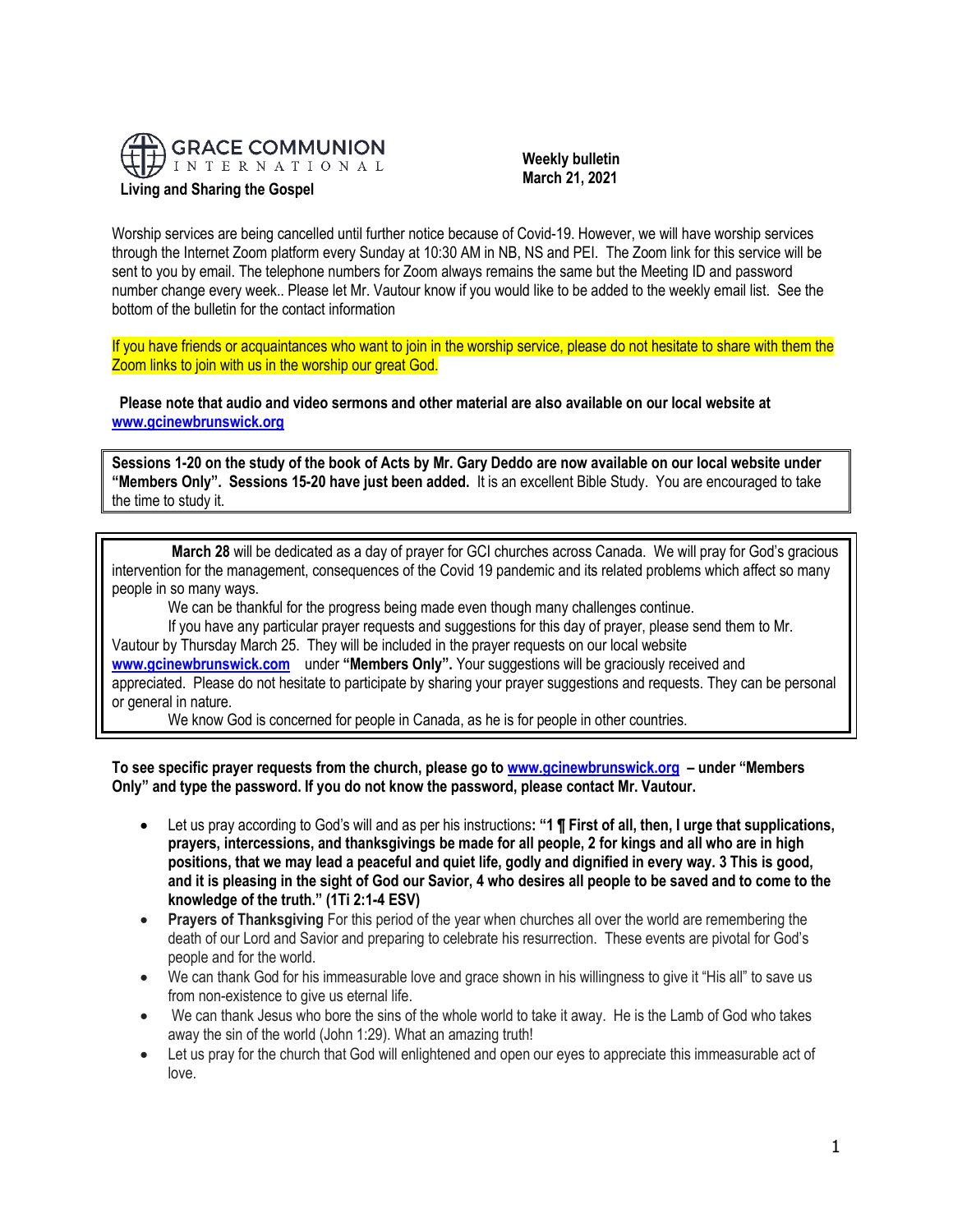- Let us pray for the world and for the return of Jesus to put an end to the suffering and the pain experience on this earth.
- Let us pray that more and more people will have their eyes opened to the truth that true freedom can only be found in Jesus. Jesus said, **"If you abide in my word, you are truly my disciples, and you will know the truth, and the truth will set you free. (John 8:31-32)**
- Let us pray for one another that Jesus will continuously invigorate us by his presence to live in the obedience of faith.
- As we have received the gift of repentance, let us pray for his strength to do "his will rather than ours".
- In times of trials, let us pray to be faithful to Him!

**Offerings: (Paraphrase of some information given by Mr. Hall, GCI Canadian Director)**: Just a reminder that any donations we receive via either Credit Card or Canada Helps are subject to about a 3-3.5% fee which means any donations we receive for your congregation, are reduced by that amount. Direct Debit (Pre-authorized Payment) or E-Transfers have much lower transaction fees, that we do not back charge to the local congregation. (Cheques do not have a transaction fee). One can send E-transfers t[o khorwood@gcicanada.ca](mailto:khorwood@gcicanada.ca) (her full name is Kathleen Horwood) if their bank uses INTERACT. In the subject or message line, write the name of your church and your member number. There is no need for a password as your offering will directly immediately in the GCI church bank account. Most bank send an immediate confirmation of successful deposit. If you do not know your member number, please write to Mr. Vautour at the email address below.

You can send your offering directly by cheque to the following address: **Grace Communion International- Canada, Suite 203A, 2121 Airport Dr., Saskatoon, SK 7SL 6W5.** If you prefer, you can also call **1-306-653-2705.** 

*You can also donate via phone using a credit card, or via Canada Helps using the donate button on our website* **at <https://www.canadahelps.org/en/dn/7735> .** *All donations received via "Canada Helps" are credited to the members local congregation. It is therefore important that you include your address and other information Canada Helps asks.*

**T4 FYI** *some may ask about donations they gave via Canada Helps. As a registered Canada Helps issues tax receipts for donations to the church given through their portal (website). (From Mr. Bill Hall, Canadian Director Feb. 6, 2021)*

-------------------------------------------------------------------------------------------------------------------------------------------------------------------

**Important Notice: if you have and are giving your offerings directly to GCI either by regular post, telephone or automatic withdrawal from your bank account, credit card or e-transfers, you will receive a tax receipt directly from the GCI head office in Saskatoon, Saskatchewan.** 

## $\mathcal{L}_\mathcal{L} = \{ \mathcal{L}_\mathcal{L} = \{ \mathcal{L}_\mathcal{L} = \{ \mathcal{L}_\mathcal{L} = \{ \mathcal{L}_\mathcal{L} = \{ \mathcal{L}_\mathcal{L} = \{ \mathcal{L}_\mathcal{L} = \{ \mathcal{L}_\mathcal{L} = \{ \mathcal{L}_\mathcal{L} = \{ \mathcal{L}_\mathcal{L} = \{ \mathcal{L}_\mathcal{L} = \{ \mathcal{L}_\mathcal{L} = \{ \mathcal{L}_\mathcal{L} = \{ \mathcal{L}_\mathcal{L} = \{ \mathcal{L}_\mathcal{$ **REVELATION: REVELATION 3:7-13 – THE CHURCH AT PHILADELPHIA AND THE KEY OF DAVID (From gci.org)**



# **The church that kept the faith**

Up to this point, phrases from the vision of chapter 1 were used to identify the speaker. Apparently, there was no suitable expression to introduce an important point for the Philadelphians. The letter to the church in Philadelphia begins with Christ identifying himself as **"holy and true" (3:7).** The Holy One is a common Old Testament title for God **[\(Isaiah 40:25;](https://biblia.com/bible/niv/Isa%2040.25) [43:15\)](https://biblia.com/bible/niv/Isaiah%2043.15).** He is also true in the sense that he is faithful and trustworthy. God can always be counted on to keep his promises **[\(Titus 1:2\)](https://biblia.com/bible/niv/Titus%201.2).**

### **The key of David**

Christians of the first century lived in an uneasy relationship with Judaism. Most Jewish Christians probably attended the synagogue, took part in ritual worship and used the Hebrew Scriptures as their Bible. Then on the first day of the week they met with those who believed in Jesus as the Messiah.

At the same time, the church considered itself the rightful spiritual heir of Judaism — the new Israel **[\(Galatians](https://biblia.com/bible/niv/Gal%206.16)  [6:16](https://biblia.com/bible/niv/Gal%206.16)**). It had accepted Jesus as its Lord, the Messiah spoken of in the Hebrew Scriptures. The church saw itself as composed of spiritual Jews who had received "circumcision" through the Holy Spirit **[\(Romans 2:28-29\)](https://biblia.com/bible/niv/Rom%202.28-29).** This naturally caused a rift between Christians and Jews, as they both claimed to be God's people.

That meant Jewish Christians often endured exceptional pressure and stress. They were called apostate Jews by their own relatives. Non-Christian Jews accused Christians of being usurpers. They insisted that Jews and not Christians had the open door to God's presence and the keys to the kingdom.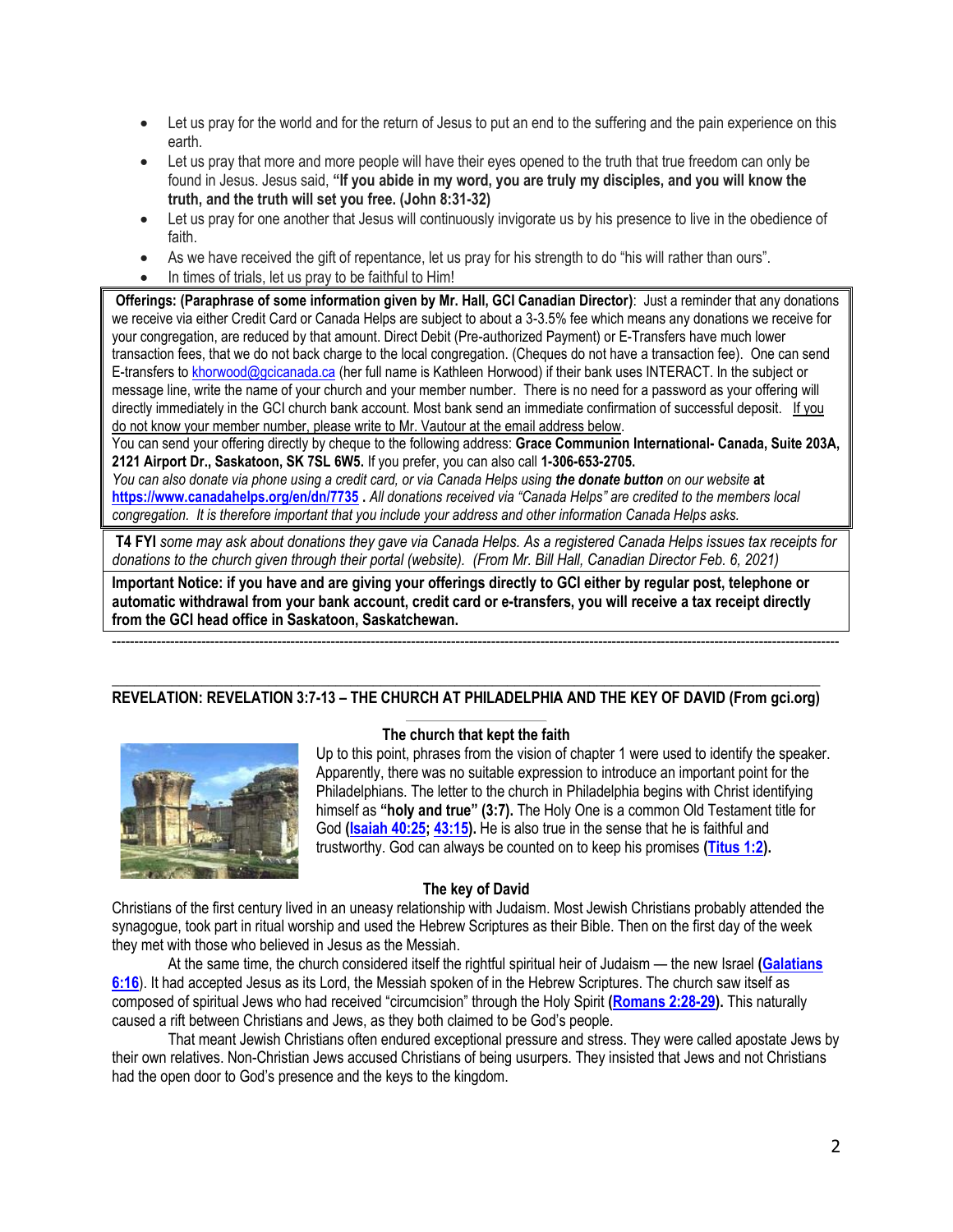The Christians in the Asian city of Philadelphia were among those who took the brunt of these claims. Then, in about A.D. 96, John, in the book of Revelation, assured those in the church that they were, indeed, the heirs to salvation **[\(Revelation 3:7-13\)](https://biblia.com/bible/niv/Rev%203.7-13).**

John wrote that Christ is the One **"who holds the key of David. What he opens no one can shut, and what he shuts no one can open" (verse 7).** Christ had set an open door before the church that **"no one can shut."** What was this key that unlocked a door that could not be shut? The answer lies in analyzing the key and door metaphor, which is found in the writings of the prophet Isaiah. He referred to an individual of his time named Shebna who had charge of the palace of the Judean king. Today, we might call him the chief of staff.

The prophet Isaiah said the Lord would replace Shebna with a man named Eliakim. The Lord would **"place on his shoulder the key to the house of David; what he opens no one can shut, and what he shuts no one can open" [\(Isaiah 22:22\)](https://biblia.com/bible/niv/Isa%2022.22).** Thus, Eliakim would be a kind of gatekeeper with power to control entry into the royal kingdom. As the king's steward, he would decide who could or could not have access to the king.

This story in Isaiah serves as a prophecy of the Davidic Messiah**. "***The imagery suggests that Christ is the only one who can grant access to God,"* writes Norman Perrin**.** Christ **"***has given the Christians at Philadelphia access to God and no one can deprive them of it"* (*Jesus and the Language of the Kingdom,* p. 86).

In the book of Revelation, John used this Old Testament metaphor to get across a vital message to the church in Philadelphia, and thereby to all Christians. That is, Christ has the key of David. He opens the door for the church — his royal household — and allows it to come into the presence of God. In short, Christ has granted Christians access to God. No one can deprive them of that access, which means that God gives them salvation.

The key in Revelation does much more than open the way to talking with a national king. In Christ's hand, the key opens the door into the presence of God, his kingdom and eternal life. Not only does Christ open the door, he *is* the door to the kingdom **[\(John 10:7,](https://biblia.com/bible/niv/John%2010.7) [9\)](https://biblia.com/bible/niv/John%2010.9).** Thus, it is Jesus who presents himself to the church as the way to salvation **[\(John 14:6\)](https://biblia.com/bible/niv/John%2014.6).**

A second interpretation of the open door and key statements is that the open door set before the church was a wide-open opportunity to engage in evangelistic activity and preach the gospel. Paul used a similar metaphor in this manner **[\(1 Corinthians 16:9;](https://biblia.com/bible/niv/1%20Cor%2016.9) [2 Corinthians 2:12;](https://biblia.com/bible/niv/2%20Cor%202.12) [Colossians 4:3\)](https://biblia.com/bible/niv/Col%204.3).**

However, Revelation usually uses imagery from the Old Testament, and the Old Testament background of the key and door metaphor works against this idea. The prophet Isaiah was speaking of access to the king, not evangelism to the world. The concept of access is also more in keeping with the context of Revelation. There is no evidence to support the interpretation of these passages as the church's missionary activity.

The book of Revelation has a different purpose — that of providing much-needed encouragement and comfort during trying circumstances. It presents the church not as a soul-conquering body but as an organism fighting for its very life in a hostile world. That's because the church was being intimidated by those who **"claim to be Jews though they are not" (3:9).** George Eldon Ladd explains the situation:

**"***The immediate background of the phrase was the claim of the Jews in Philadelphia that they were the true people of God who held the key to the Kingdom of God. John contradicts this claim by asserting that the key to the kingdom which had belonged to Israel really belongs to Jesus as the Davidic messiah (5:5; 22:16) and had been forfeited by Israel because she had rejected her Messiah"* (*A Commentary on the Revelation of John*, p. 59).

These Jews will ultimately have to acknowledge that Christ loves the church. They will recognize that the church is composed of the true people of God, rather than the Jews as a nation. The Christians at Philadelphia would have been greatly encouraged when Christ identified himself as the true Messiah, and as one who controls access to the eternal kingdom. When he opens the door **"no one can shut" it –** and no one can prevent entry to the people for whom he opens it **(3:7).**

The local Jewish community of Philadelphia may claim that the kingdom belongs to the Jewish community. But they **"are liars" (3:9).** Christ has used the key of David to set an open door before the *church,* not the synagogue. The door to the synagogue may be closed to the Christian; the door to Christ's heavenly kingdom is wide open. But even as the church is persecuted — and its members martyred — it should remember the promises of its leader, Jesus Christ. He alone holds the key to God's presence and has opened the door to his kingdom and the church's salvation.

### **Synagogue of Satan (3:9)**

The Jews of Philadelphia who were persecuting and intimidating the Christians are called a **"synagogue of Satan" (3:9),** as they were identified in the letter to the church in Smyrna **(2:9).** They will experience a reversal of fortune – be forced to acknowledge that the church constitutes the true people of God **(3:9).**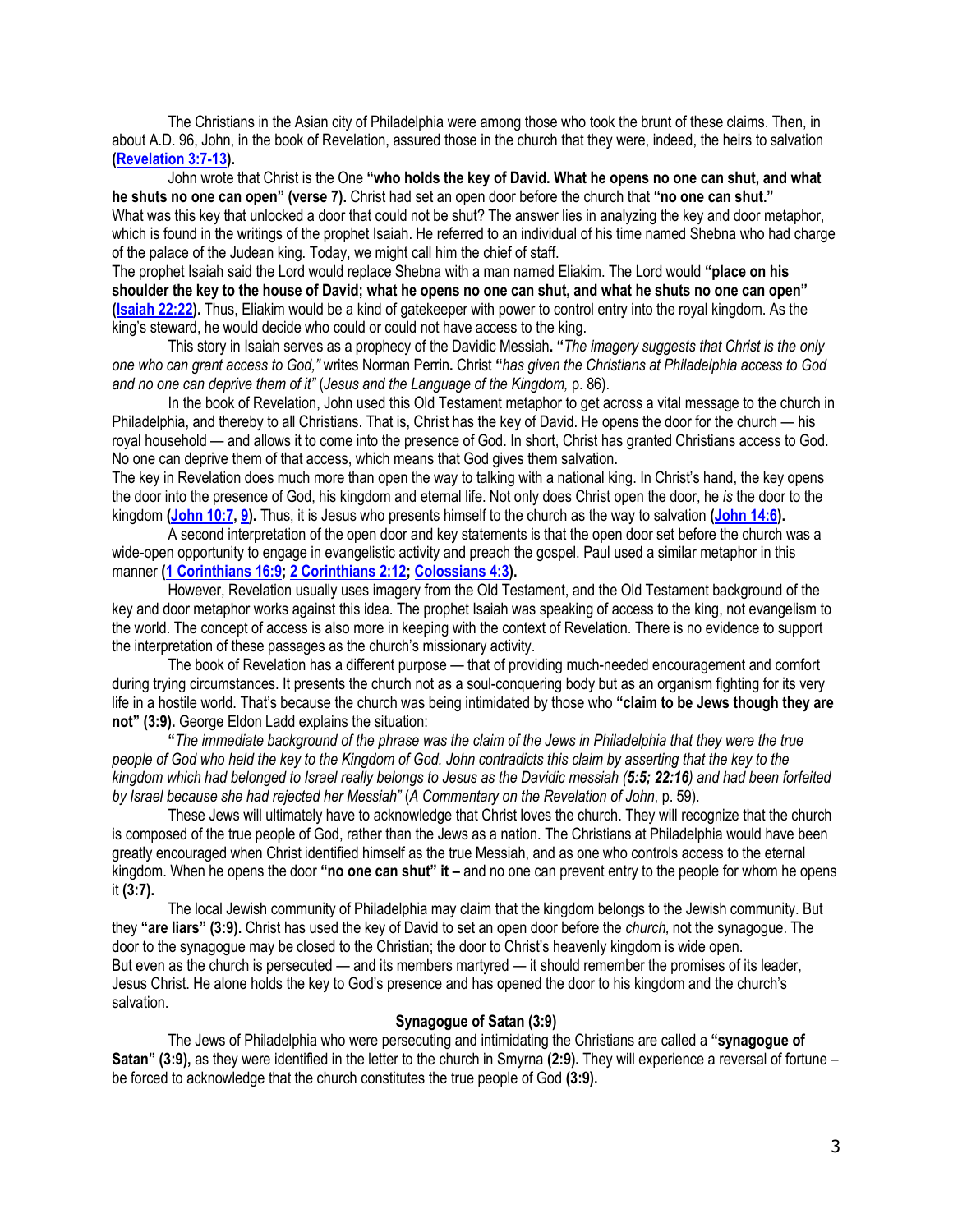The background for verse 9 is also to be found in the Old Testament, but with an unexpected twist. **Isaiah** had pictured the victory of Israel over its enemies **(60:14).** In one place Isaiah said gentile nations would do homage to Israel at the start of the kingdom. **"They will bow down before you and plead with you, saying, 'Surely God is with you…'" [\(Isaiah 45:14\)](https://biblia.com/bible/niv/Isa%2045.14).**

The imagery of Isaiah bears a striking similarity to **[Revelation 3:9.](https://biblia.com/bible/niv/Rev%203.9)** But a stunning reversal of fortune has occurred. What the Jews hoped to gain from the gentiles, they themselves must render to the Christians. The Jews in Philadelphia must play the part of the heathen and concede that the church contains the people of God. Revelation here underscores the notion that the Jews are no longer the people of God as a national or ethnic entity, since they have rejected their Messiah **[\(Matthew 21:33-43,](https://biblia.com/bible/niv/Matt%2021.33-43) especially verse 43).** The new Israel – the church – has taken their place as God has moved forward to fulfill his promise of grace. The church is the true "Israel of God" even though it is largely composed of Gentiles **[\(Galatians 6:16\)](https://biblia.com/bible/niv/Gal%206.16).**

**[Revelation 3:9,](https://biblia.com/bible/niv/Rev%203.9)** however, looks to the time when the Jews will finally acknowledge (thus, "bow down" to) their Savior and the largely gentile church as the people of God. In that time, **"All Israel [that is, the Israelite people as a whole] will be saved" ([Romans 11:26\)](https://biblia.com/bible/niv/Rom%2011.26).**

# **Promise to the church (3:10-12)**

Because the church in Philadelphia has kept faith with Jesus, he will keep them from **"the hour of trial that is going to come upon the whole world to test those who live on the earth" (3:10).** This expression "hour of trial" refers in Revelation to the affliction on the world to come before God's kingdom is established on the earth. This period of worldwide ordeal is a main theme of Revelation. The book informs the reader that **"the hour of his judgment has come" (14:7).** The death of the world system, dubbed **"Babylon the Great," which stands in opposition to God, is described in dramatic symbolic language in Revelation 15-19.** The doom of this Babylon comes **"in one hour" (18:10).** "In one hour" the world's Babylonish "great wealth" is "brought to ruin" **(18:17, 19).**

When the world's anti-God system collapses, the church will face terrible persecution and martyrdom. That's because it will be called on as a faithful witness to the rule and authority of God in a godless world. But because the names of the faithful witnesses are written in the book of life, they will be delivered and saved for eternal life.

While the church will suffer persecution, it will not be destroyed. That's because the hour of trial comes **"upon the whole world"** to try **"those who live on the earth" (3:10).** This does not include the church. In Revelation, the phrase **"whole world"** or **"those who live on the earth"** is always used for the godless world or enemies of the church (6:10; **8:13; 11:10; 13:8, 14; 17:8**).

Whatever the Spirit says to an individual church such as Philadelphia applies to all the churches **(3:13).** Thus, it can be understood that the promise of protection applies to the church universal. Various images or metaphors are used in Revelation to describe the protection the church receives during this worldwide trouble. The earth is not harmed until the saints are sealed **(7:1-8).** The individual worshipers are counted, a sign of God's caring protection on those he personally knows **(11:1).** The woman, a symbol for the church, is protected in the wilderness **(12:14-16).**

As we saw earlier, the church at Smyrna was told it would receive **"the crown of life" (2:10).** Philadelphia was also told not to let any person take its crown. In both cases, the word is *stephanos* – which refers to the wreath of victory awarded to winners of athletic contests. This would have been a meaningful word to the church in Philadelphia, as the city was famous for its athletic games.



Christ promised the faithful in Philadelphia that he would make them pillars in God's temple **(3:12).** And, they would never again leave his presence. This is another symbol of assurance that the members would gain *eternal* admission into the kingdom of God.

Christ also promised to write three names on the believer – the name of God, the name of the New Jerusalem, and Christ's new name **(3:12).** Ancient pillars had the names of people they honored inscribed on them. The metaphor means to say that God will honor and bless his people. But in what way?

First, the believer will have God's name. In the Old Testament, the Lord told the priests to pronounce specific blessings on Israel, which concluded with this thought: **"So they will put my name on the Israelites, and I will bless them" [\(Numbers 6:27\)](https://biblia.com/bible/niv/Num%206.27).**

Second, to be named with the city of God – the New Jerusalem – is a symbolic way of saying that the believer has citizenship in God's spiritual commonwealth **[\(Galatians 4:26;](https://biblia.com/bible/niv/Gal%204.26) [Philippians 3:20;](https://biblia.com/bible/niv/Phil%203.20) [Hebrews 12:22\)](https://biblia.com/bible/niv/Heb%2012.22).**